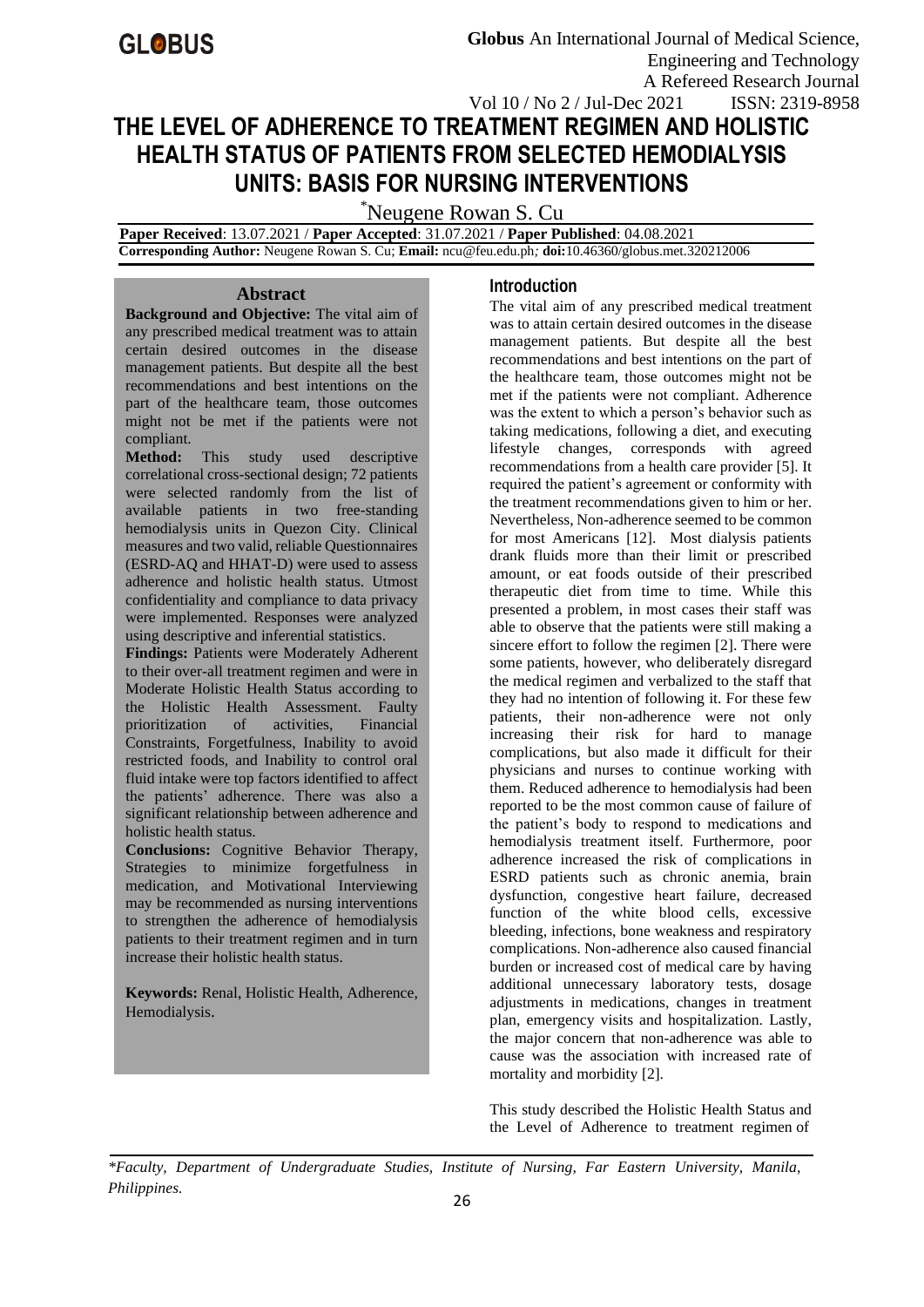ESRD patients on maintenance hemodialysis from selected Hemodialysis units in Quezon City. Specifically, it sought to answer the following objectives:

1. To determine the level of adherence of the hemodialysis patients to their treatment regimen according to:1.1. Hemodialysis Attendance;1.2. Medication Compliance; 1.3. Dietary Compliance; and 1.4. Fluid Restriction Compliance; 2. To identify the holistic health status of hemodialysis patients; 3. To determine the factors that affect the level of adherence of the hemodialysis patients to their treatment regimen according to:3.1. Hemodialysis Attendance;3.2. Medications Compliance; 3.3. Dietary Compliance; and 3.4. Fluid Restriction Compliance; 4. To identify significant relationship between the hemodialysis patient's level of adherence to treatment regimen and their holistic health status; and 5. To draw nursing interventions based from the findings of the study.

#### **Methodology**

Based on a Descriptive Correlational Crosssectional design, a sample of 72 hemodialysis patients  $(21 - 59$  years old) as calculated on Gpower software (Germany; version 3.1.9.2) using the following parameters: two-tailed test, effect size of 0.9, 5% error probability and 95% confidence level, were selected randomly from the list of available patients in two free-standing hemodialysis units in Quezon City who fit in the following inclusion criteria: Adult Patients (20 to 59 years old); Chronic Kidney Disease regardless of etiology**;** At least 6 months duration of hemodialysis**;** On non-emergent treatment**;** Only with none to mild complications**;** and Able to communicate effectively (able to read and write)**.**  Clinical measures and two valid, reliable Questionnaires such as the End Stage Renal Disease Adherence Questionnaire (ESRD-AQ) by Kim et. Al, (2012) and the Holistic Health Assessment Tool for Patient on Maintenance Hemodialysis (HHAT-D) by Singhania and Mandalika (2012) were used to assess adherence of patients to (hemodialysis attendance, medication compliance, dietary compliance, and fluid restrictions) and their holistic health status [4,6]. Utmost confidentiality and compliance to data privacy and ethical institution review board were implemented. Mean and Standard Deviation was applied to obtain the level of adherence as well as the holistic health status, while Pearson's Moment Correlation Coefficient and Coefficient of Determination  $(r^2)$  were applied to determine the significant relationship and accuracy of relationship between the two variables respectively [1, 4].

#### **Results and Discussion**

| <b>Demographic Profile</b>                      | $A(n=36)$<br>n (%) | $B(n=36)$<br>$n\left(\frac{0}{0}\right)$ | Total $(N=72)$<br>$\mathbf{n}(\%)$ |
|-------------------------------------------------|--------------------|------------------------------------------|------------------------------------|
| Age (in years)                                  |                    |                                          |                                    |
| 21 to 30                                        | 4(11)              | 4 (12)                                   | 8 (11)                             |
| 31 to 40                                        | 4(11)              | 5(15)                                    | 9(15)                              |
| 41 to 50                                        | 11 (31)            | 11 (32)                                  | 22(26)                             |
| 51 to 59                                        | 17(47)             | 14(41)                                   | 31(30)                             |
| <b>Sex</b>                                      |                    |                                          |                                    |
| Male                                            | 17(47)             | 16(44)                                   | 33 (46)                            |
| Female                                          | 19(53)             | 20(56)                                   | 39 (54)                            |
| Hemodialysis Length of Treatment<br>(in months) |                    |                                          |                                    |
| Mean $\pm$ Standard Deviation                   | 26.24<br>$\pm$     | $36.53 \pm 33.52$                        | $26.14 \pm 20.11$                  |
| Range                                           | 20.11<br>$7 - 96$  | $7 - 168$                                | $7 - 168$                          |

## **Table 1: Demographic Profile of The Respondents from Selected Hemodialysis Units A & B in Quezon City**

A total of seventy-two (n=72) respondents completed the End-Stage Renal Disease Adherence Questionnaire (ESRD-AQ) together with the Holistic Health Assessment Tool for Patients on Maintenance Hemodialysis (HHAT-D) with a response rate of 98.63% or 72 out 73. Majority of the respondents were middle age adults, with an age range 41 to 59 years. Most of the respondents (54%) were females. The average hemodialysis length of

treatment that a respondent had undergone was 26.14 months with a standard deviation of 20.11 and range of seven to 168 months.

Below are the specific problems raised in relation to the level of adherence to treatment regimen and holistic health status of hemodialysis patients in selected hemodialysis units in Quezon City, Philippines: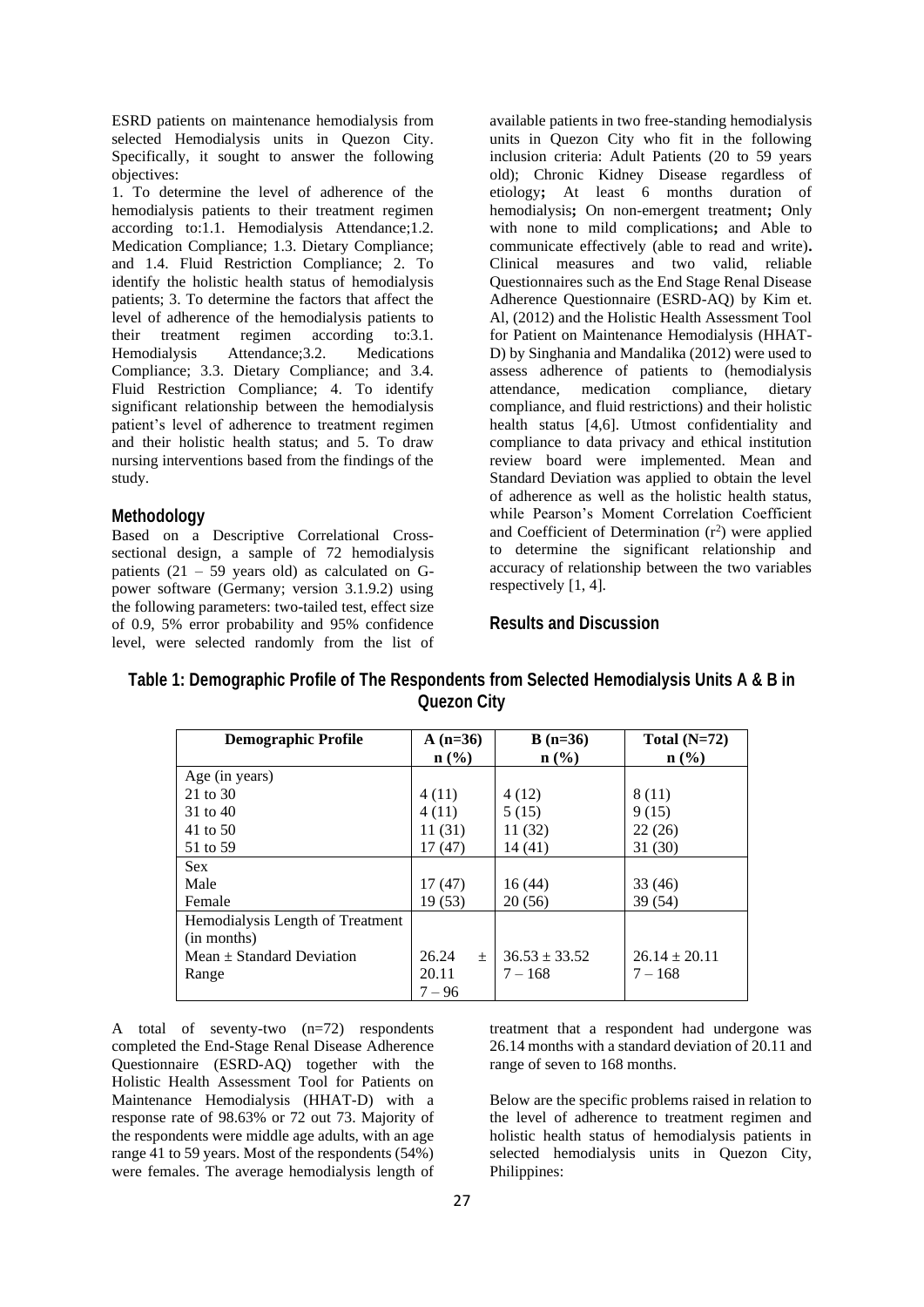| Areas of<br><b>Adherence</b>                                                                           | A<br>$(n =$<br>36) | Adheren<br>ce Rate | B<br>$(n =$<br>36) | <b>Adherenc</b><br>e Rate | <b>Total</b><br>$(N=72)$ | <b>Overall</b><br><b>Adherence</b><br>Rate | <b>Qualitative</b><br>Interpretatio<br>n |
|--------------------------------------------------------------------------------------------------------|--------------------|--------------------|--------------------|---------------------------|--------------------------|--------------------------------------------|------------------------------------------|
| Hemodialysis<br>Attendance                                                                             | 17                 | 47.2%              | 24                 | 66.7%                     | 41                       | 56.9%                                      | Moderately<br>Adherent                   |
| Medication<br>Compliance                                                                               | 20                 | 55.6%              | 28                 | 77.8%                     | 48                       | 66.7%                                      | Highly<br>Adherent                       |
| Dietary<br>Compliance                                                                                  | 15                 | 41.7%              | 28                 | 77.8%                     | 43                       | 59.7%                                      | Moderately<br>Adherent                   |
| <b>Fluid Restriction</b><br>Compliance                                                                 | 20                 | 55.6%              | 26                 | 72.2%                     | 46                       | 63.9%                                      | Moderately<br>Adherent                   |
| Average                                                                                                |                    | 50.0%              |                    | 73.6%                     |                          | 61.8%                                      | Moderately<br>Adherent                   |
| Legend: 0% to 33% = Poorly Adherent; 34% to $65%$ = Moderately Adherent; 66% to 100% = Highly Adherent |                    |                    |                    |                           |                          |                                            |                                          |

| Table 2: The Adherence Rate of Patients in Hemodialysis Units A & B in Quezon City, Philippines |  |  |
|-------------------------------------------------------------------------------------------------|--|--|
|                                                                                                 |  |  |

Table 2 shows the over-all adherence rate was 61.8% or **Moderately Adherent** [9]. An adherence rate range of 0% to 33% was considered Poorly Adherent, 34% to 65% were considered Moderately Adherent, and 66% to 100% were considered Highly Adherent [9]. The following specific adherence rates were reported: 56.9% of respondents were moderately adherent to Hemodialysis Attendance; 66.7% of respondents were highly adherent to for Medication Compliance; 59.7% of respondents were moderately adherent to Dietary Compliance; and 63.9% of respondents were moderately adherent to Fluid Restriction Compliance by. In comparison with the study by Kim et al (2012), the following adherence rates were reported: Highly Adherent to Hemodialysis Attendance by 77.6% of respondents; Highly Adherent for Medication Compliance by 94.8% of respondents; Highly Adherent for Dietary Compliance by 87.9% of respondents; and Highly Adherent as well for Fluid Restriction Compliance by 89.6% of respondents.

Comparing the adherence rates between this study and the study above, it was observed that the adherence rates in this current study were lower [1,

4]. The lower adherence rates were maybe due to the difference in terms of setting, which were two different countries with different cultural issues that may affect the delivery of healthcare. Comparing the adherence rates of this study to its neighboring country, Malaysia, it can be observed that the rates obtained in this study were slightly better as compared to the adherence rates, which were as follows: 52.43% Over-all adherence rate was lower than what was obtained in this study [1]. Specific areas of adherence however had the following comparisons: 91% adherence rate (highly adherent) for Hemodialysis attendance, which was higher than the data obtained in this study; 66.5% adherence rate (highly adherent) for Medication Compliance, which was slightly lower; 24.5% adherence rate (poorly adherent) for Fluid Restriction Compliance, lower than this study and 27.7% adherence rate (poorly adherent) for Dietary Compliance which was lower than this study. The over-all adherence rates in this study as compared to Chan et al (2012) were relatively better may be due to the adequate knowledge on the importance of the entire treatment regimen in dialysis [1].

| Table J. The Honsily Health Jialus Quantative interpretation of Jubiles |                                                                        |  |  |  |
|-------------------------------------------------------------------------|------------------------------------------------------------------------|--|--|--|
| <b>Holistic Health Assessment Score Range</b>                           | <b>Holistic Health Assessment Qualitative</b><br><b>Interpretation</b> |  |  |  |
| $1 - 15$                                                                | High Health                                                            |  |  |  |
| $16 - 30$                                                               | Moderate Health                                                        |  |  |  |
| $31 - 45$                                                               | Low Health                                                             |  |  |  |

**Table 3: The Holistic Health Status Qualitative Interpretation of Scores**

The holistic health status was determined through the use of Holistic Health Assessment Tool for Patient on Maintenance Hemodialysis (HHAT-D) as developed by Singhania and Mandalika (2012). The assessment tool comprised of nine components: Anthropometry and Body Composition, Dietary Assessment, Clinical Assessment for Gastrointestinal Symptoms, Clinical Assessment for Respiratory Symptoms, Functional Capacity, Comorbidity, Fat Loss Assessment, Muscle Wasting Assessment, and Psychological Assessment, which cannot be treated separately and with intention of viewing all components as a whole. Each component had a score of 1 (normal) to 5 (very severe) thereby obtaining scores ranging from 9 (High Health) to 45 (Low Health). This tool pointed out that the lower the score, the better was the Holistic Health Status. Please refer to Table 3 for a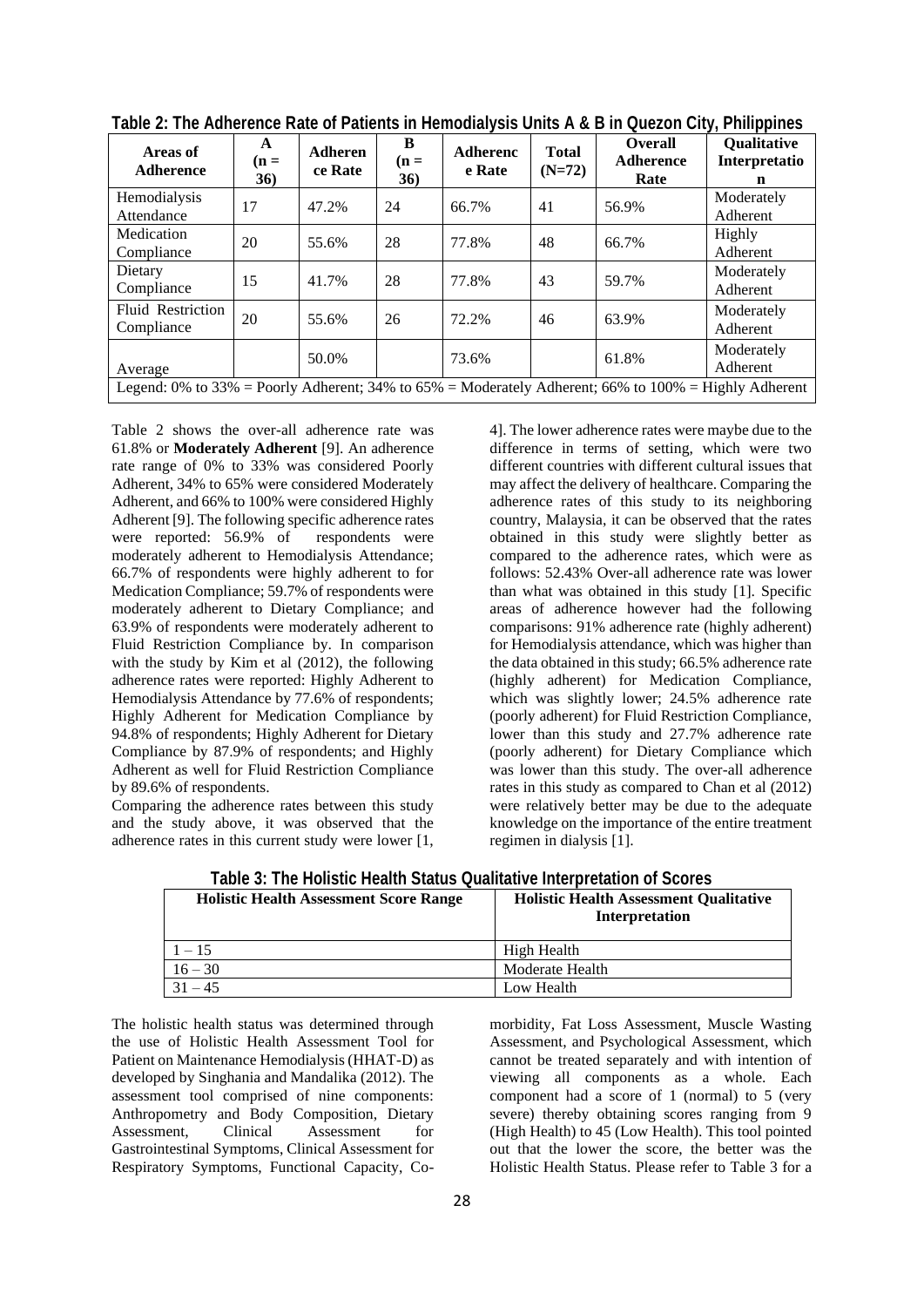better perspective of the Qualitative Interpretation of Holistic Health Status [9]. The average holistic health status of the respondents  $(N=72)$  from Hemodialysis Units A & B were **16.79 (S.D. =7.41)** 

or Moderate Health. This result was consistent with the findings in the study by Singhania and Mandalika (2012) [9].

**Table 4: Factors Affecting The Level of Adherence to Treatment Regimen of Patients from Hemodialysis Units A & B in Quezon City**

| <b>Areas of Adherence</b>    | <b>Non-adherers</b>             | <b>Factors</b>                                                  |  |  |
|------------------------------|---------------------------------|-----------------------------------------------------------------|--|--|
| Hemodialysis Attendance      | 21/72 Missed Dialysis           | Faulty Prioritization of Activities<br><b>Vascular Problems</b> |  |  |
|                              |                                 | <b>Transportation Problems</b>                                  |  |  |
| <b>Medication Compliance</b> | 24/72 Missed Medications        | <b>Financial Constraints</b>                                    |  |  |
|                              |                                 | <b>Forgetfulness</b>                                            |  |  |
| Dietary Compliance           | 29/72 Failed to follow dietary  | Inability to control and avoid<br>$\bullet$                     |  |  |
|                              | recommendations                 | restricted foods                                                |  |  |
| Fluid<br>Restriction         | 26/72 Failed to strictly follow | Inability to control oral fluid<br>$\bullet$                    |  |  |
| Compliance                   | fluid restriction               | intake during hot weather                                       |  |  |

The factors affecting the patients' adherence were identified through the use of End Stage Renal Disease Adherence Questionnaire [4]. In area of adherence: compliance to Hemodialysis Attendance, 21 out of 72 respondents had incidence of missed dialysis treatment within the past month. Top reason for the missed dialysis attendance was due to faulty prioritization of activities. These include having a vacation, and attending family affairs among others. Other reasons included vascular access problems such as having non-<br>functional Arterio-Venous Fistula. Blocked functional Arterio-Venous Fistula, polytetrafluoroethylene (PTFE) Graft, and malfunctioning Intra-jugular Catheter; and transportation problems. Deeper analysis was done based on provided explanations on responses shared by respondents during their interaction with the researcher during their submission of the filled out questionnaire. The researcher welcomed their interactions despite explanations were not being asked for the purpose of eliciting more detailed data. Sixteen respondents felt well enough to skip dialysis and prioritize attending to personal appointments despite knowing the importance of attendance.

In Medication Compliance, 24 out of 72 had an incidence of missed medication intake. Financial constraint was a great factor for respondents to miss drinking medications regularly especially when they ran out of support from government agencies. The dialysis package of the Philippine Government comprising of the 90-day dialysis treatment (90 sessions) per year coverage and the issuance of fourteen syringes Erythropoietin injections to prevent the occurrence of Anemia was clearly not enough for all types of patients needing maintenance hemodialysis. Forgetfulness to take medication was another factor in non-adherence, this was consistent with the findings of Chan at al (2012), which stated that Forgetfulness, associated side effects/complications and complexity of the

prescribed medications treatment were the three major factors perceived by patients contributing to noncompliance to medications. Interventions to address forgetfulness will be needed [1].

Twenty-nine out of 72 had an incidence of diet nonadherence. This was due to their difficulty avoiding food cravings outside of dietary recommendations. They missed eating foods that they loved thus tending to cheat with their diet. Sodium and protein restriction was a foundation in the treatment of chronic kidney disease (CKD) and of its metabolic consequences. Maintaining a low-protein diet was considered tedious, unpalatable and difficult to achieve [7]. Consistent with the findings were the factors for dietary noncompliance identified by Chan et al (2012): need to change eating habits and inability to resist favorite foods and the complexity of dietary recommendation [1].

Twenty-six out of 72 had an incidence of nonadhering to the fluid restriction. Majority admitted that they have no control over their fluid intake. This was due to the need to drink fluids to swallow the number of prescribed medicines and hot weather experience. The findings were consistent again with the study by Chan et al (2012), which revealed that most of the subjects admitted that compliance to fluid prescription was the most difficult and challenging aspect, especially during hot weather [1].

# **Significance of Relationship between Adherence and Holistic Health Status**

Adherence and Holistic Health Status scores were encoded in Microsoft Excel 2010 Edition and were imported in Minitab Statistical Software Version 18.1 (Massachusetts, U.S.A). A Pearson's Product Moment Correlation Coefficient was done to measure the strength of association between the overall adherence level to treatment regimen and holistic health status. Table 5 summarizes the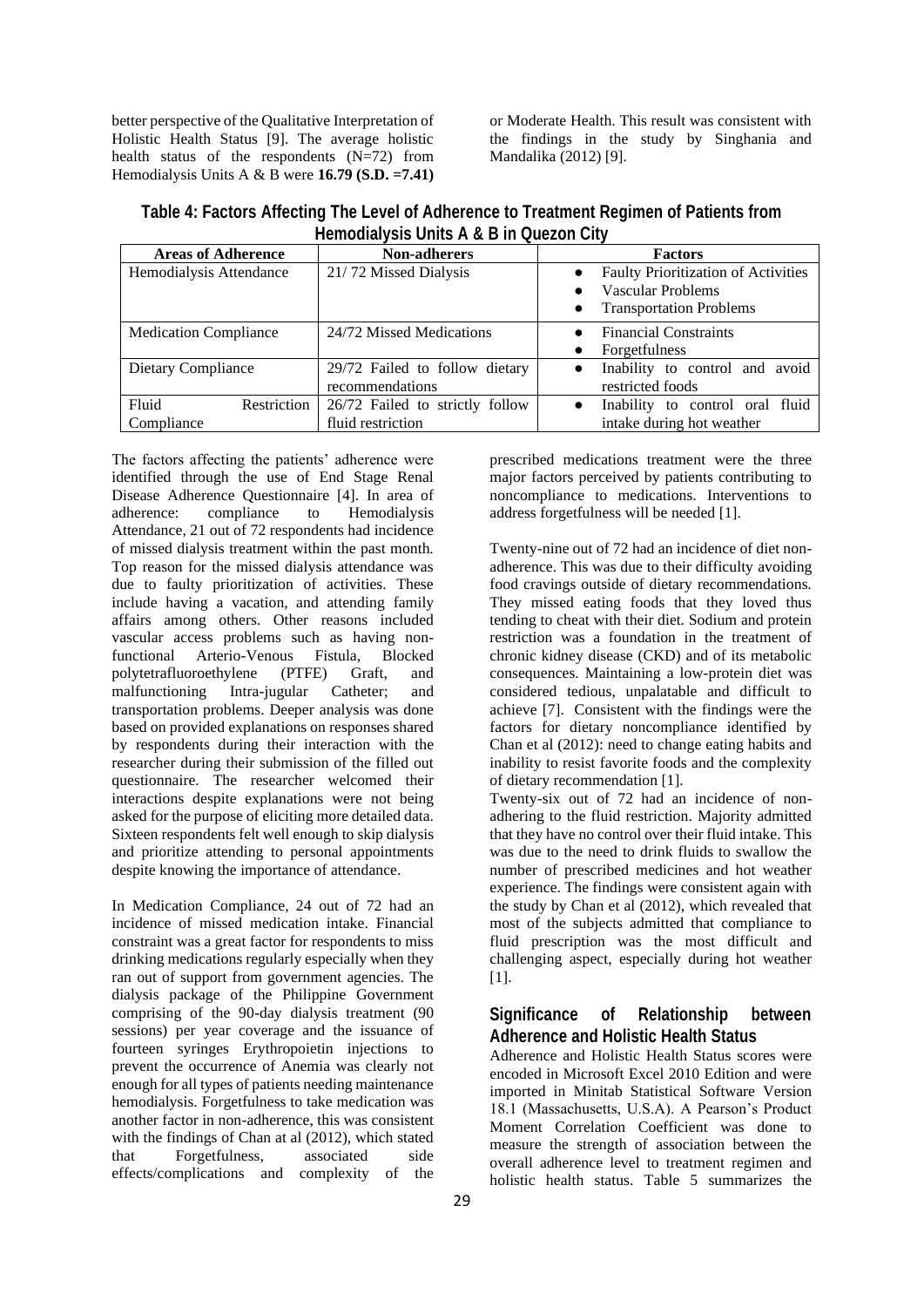correlations between the Areas of Adherence and Holistic Health Scores.

| <b>Areas of Adherence</b>    | <b>HHAT-D</b> | $r^2$  | <b>P</b> Value | <b>Remarks</b>     |
|------------------------------|---------------|--------|----------------|--------------------|
|                              | Scores $(r)$  |        |                |                    |
| Hemodialysis Attendance      | $-0.5995$     | 0.3594 | 0.00001        | Significant        |
| <b>Medication Compliance</b> | $-0.2241$     | 0.0502 | 0.58551        | Not Significant    |
| <b>Dietary Restriction</b>   | $-0.1363$     | 0.0185 | 0.25466        | Not Significant    |
| <b>Fluid Restriction</b>     | $-0.4504$     | 0.2029 | 0.00007        | Significant        |
| <b>Overall Adherence</b>     | $-0.6557$     | 0.4299 | 0.00001        | <b>Significant</b> |

**Table 5: Summary of Correlations between the Areas of Adherence and HHAT-D Scores**

The correlation between overall level of adherence and holistic health status ( $p = 0.0001$ ) can be seen that there was significant relationship between the hemodialysis patients' level of adherence to treatment regimen and holistic health status. The negative correlations were expected as the lower the Holistic Health Score, the better was the health status, which was in opposite direction of the Adherence Score, which showed that the higher the Adherence Score, the better was the Adherence level.

Hemodialysis attendance  $(p = 0.00001)$  and Fluid Restriction (p=0.00007) indicated significant relationship with the holistic health scores. The significance may be expected as it had the greatest weight on the overall adherence score due to association to increased mortality rate when not adhered to [4]. It had a weight of 600 points as compared to the other areas of adherence, which only had 200 points each. This also explained the 36% and 20% of variations in the holistic health status were due to Hemodialysis attendance and Fluid Restriction compliance respectively. Medication compliance (p=0.5855) and Dietary Restriction compliance (p=0.2547) indicated an insignificant relationship with the holistic health scores as it only explained the 5% and 1% of the variations in the holistic health status. For this reason, this only validated the given weight of scores to the ESRD-AQ, which showed that Medication Compliance and Dietary Restriction Compliance may only have a minor effect on the patient's level of adherence [4].

## **Nursing Interventions Drawn from the Study**

The nursing interventions were drawn based on the factors affecting the level of adherence to treatment regimen as identified by the respondents in this study. It focused on behavior modification in order to help the hemodialysis patients adhere to the changes needed for the maintenance of their optimum health condition. Further discussion on these nursing interventions was as follows:

#### **Cluster 1: Hemodialysis Attendance**

To address the factor of faulty prioritization of activities, Cognitive behavior therapy (CBT) as

nursing intervention was beneficial for raising dialysis compliance, providing evidence to strengthen nursing care for end-stage renal disease patients administered with dialysis in daily clinical practice [11].

#### **Cluster 2: Medication Compliance**

To address Financial Constraint, the nurse may collaborate with social workers of their respective institutions for funding and networking for the availability of the patient's maintenance medications. To address Forgetfulness, below are some recommended interventions:

- 1. Educate the patient about their medicine using simple and layman terms in order for the patient to have a better understanding.
- 2. Advise the patient to take medications at the same time every day to prevent them from forgetting to take their scheduled medications.
- 3. Help the patient relate their medication consumption with their daily activities. For example, the nurse may direct the patient to take their anti-hypertensive medications after breakfast and their cholesterol modulator medications before bed.
- 4. The nurse may advise the patient to use the pill box that can facilitate them to take their medications.
- 5. Patients may use alarms on smartphones as a reminder to take their medicine on time [10].

## **Cluster 3: Dietary Compliance**

Based on literatures found, thereby presenting a behavior change problem. Therefore, Motivational Interview should be the main intervention fit to be used based on the factors of non-adherence to dietary compliance that was identified in this study. In addition to Motivational Interview, a simplified diet consisting of six clear points may be beneficial for local adaptation and can be easily managed by CKD patients [6, 7, 8, 10, 11].

### **Cluster 4: Fluid Restriction Compliance**

To address the top factor of inability to control fluids, Motivational Interview and Strategies to control thirst may be an appropriate nursing intervention. Limiting the amount of liquid intake on a daily basis can be difficult but is important to prevent additional fluid accumulation and unwanted